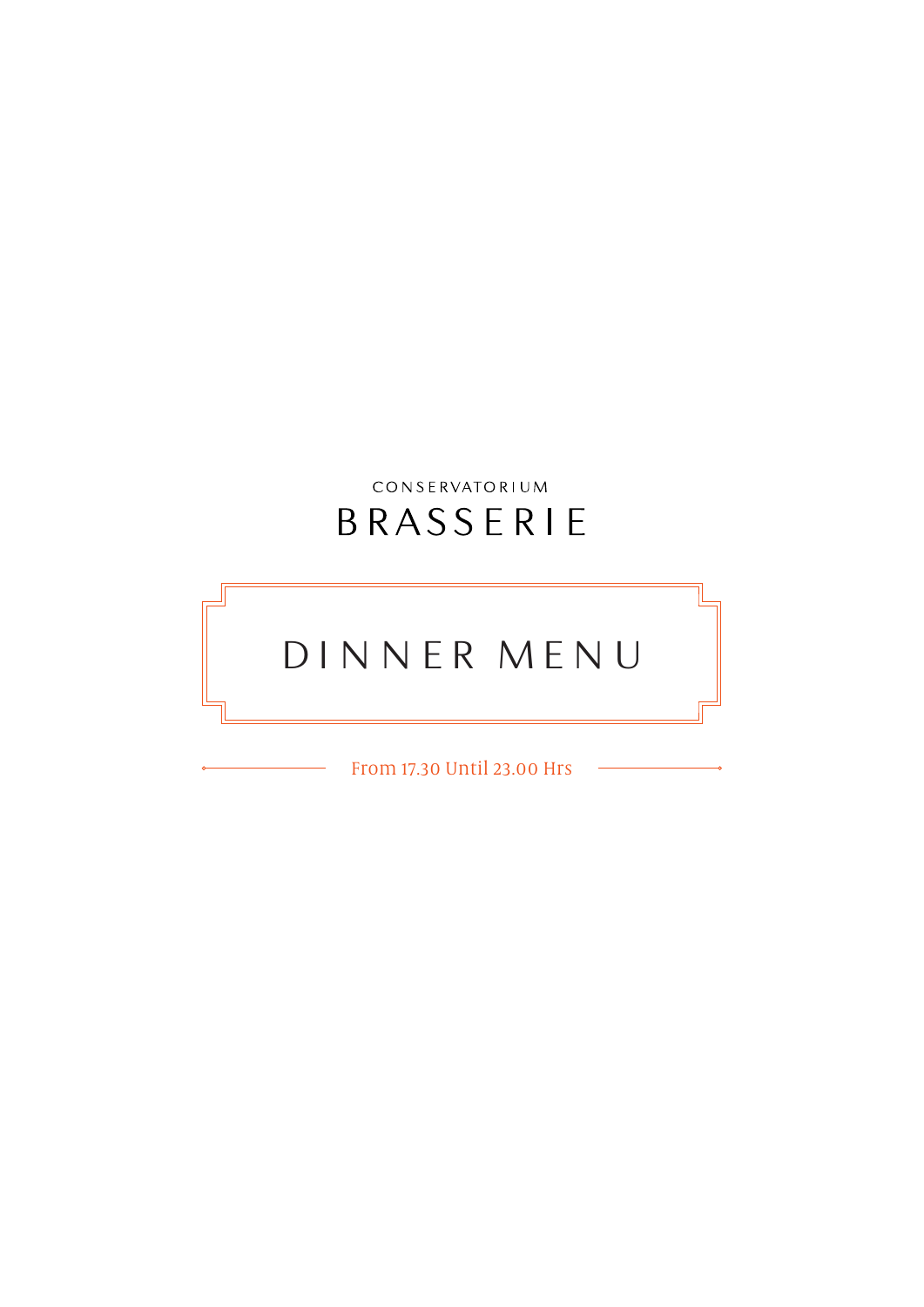# ENTRÉES

| Burrata di bufala<br>Preserved black winter truffle                   | $22 -$ | Caesar salad<br>Romaine lettuce, anchovy, Parmesan, poached egg                   | $18 -$ |
|-----------------------------------------------------------------------|--------|-----------------------------------------------------------------------------------|--------|
| Cauliflower couscous                                                  |        | add seared cornfed chicken fillet   160g                                          | $9,-$  |
| Pickled pumpkin, dried apricot, walnut, pomegranate                   | $19 -$ | Sweetcorn velouté                                                                 |        |
| Dutch dairy cow tartare<br>Mustard, "oude Remeker", chives mayonnaise | $22,-$ | Pickled mini shallots, green herbs,<br>crispy grains & seeds                      | $16 -$ |
| Lobster bisque<br>Pickled pumpkin, pistou & tomato concasse           | $18 -$ | Smoked baby beetroot salad<br>Horseradish crème, butter milk, dill, garden radish | $19 -$ |



MAINS

| Dutch dairy cow tenderloin 200g<br>Bone marrow & tomato, peppercorn jus                                   | 49,-   |
|-----------------------------------------------------------------------------------------------------------|--------|
| Dutch dairy cow rib-eye   to share   500g<br>Served with fries, butter lettuce, bearnaise, jus de veau    | $65 -$ |
| Corn fed chicken<br>Cavolo nero, roasted onion, savora mustard                                            | $27 -$ |
| Caramelised veal liver<br>Calvados apple, sautéed onion, "zolderspek",<br>mustard dressing, bay leave jus | 28,-   |
| Jerusalem artichoke ravioli<br>Cep mushroom, blue cheese crème, crispy pepitas                            | 28,-   |
| <b>BBQ</b> celeriac<br>Hazelnut, black truffle, cardamom yoghurt                                          | $26 -$ |
| Green herb cavatelli<br>Lobster, pickled pumpkin, basil, bisque                                           | 39.-   |
|                                                                                                           |        |

## Fish market



The fish showcased in the Conservatorium fish market is delivered daily from our very own fishmonger. We only work with products of the best quality which are obtained through responsible sourcing. We offer fresh and seasonal fish and seafood. Your waiter will take you to the fish market to show you the daily catch.

#### Sauce

Salsa verde, sauce grenobloise, beurre blanc, hollandaise sauce

#### Side dishes

Hand cut fries **7,-**Butter lettuce, beurre noisette dressing 7,- Potato mousseline, crispy lards 7,- Seasonal vegetables 8,- BBQ savoy cabbage, aioli 8,-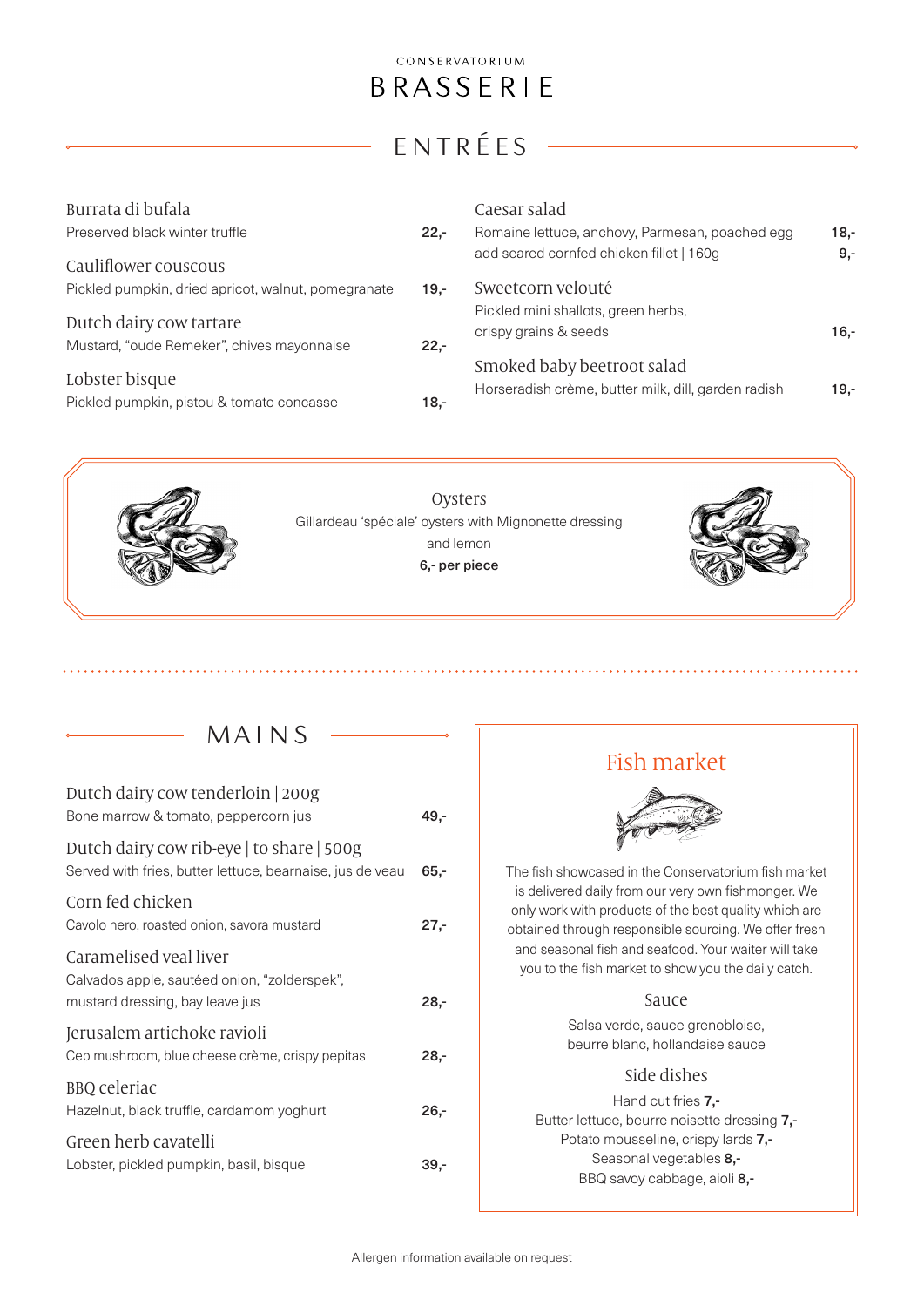### CONSERVATORIUM

# BRASSERIE

# DESSERTS

| Dame blanche<br>Crispy milk chards, cloves and cream               | $15 -$ | Dark ale French toast<br>Goat "cajeta" ice cream, candied pumpkin        | $15 -$ |
|--------------------------------------------------------------------|--------|--------------------------------------------------------------------------|--------|
| Poached Pink Lady apple<br>Black current, smokey vanilla ice cream | 15,-   | Fruit salad<br>Freshly cut seasonal fruit salad                          | $15 -$ |
| Gâteau chaud<br>Buttermilk, rum raisins, eggnog ice cream          | $15 -$ | Cheese<br>Selection of five cheeses, nut bread<br>& house made preserves | $18 -$ |

# DRINKS



#### Fresh juices

| Orange            | 7,5 |
|-------------------|-----|
| Grapefruit        | 7,5 |
| Carrot            | 7,5 |
| <b>Beetroot</b>   | 7,5 |
| Watermelon        | 7,5 |
| Green power juice | 9,5 |
| Detox juice       | 9,5 |
| Jetlag juice      | 9,5 |
|                   |     |

### Coffee

| Coffee                                        | $7 -$ |
|-----------------------------------------------|-------|
| Americano                                     | $7 -$ |
| Espresso                                      | $7 -$ |
| Double espresso                               | 8,5   |
| Macchiato                                     | $7 -$ |
| Cappuccino                                    | 7,5   |
| Latte macchiato                               | 7,5   |
| Matcha latte                                  | 8,5   |
| Hot chocolate                                 | $7 -$ |
| Extra milk options: oat, almond, soy, coconut |       |

### Tea 7,-

#### Black tea

Darjeeling, Ceylon, Assam English Breakfast, Earl Grey, Red Dragon

#### Oolong tea

Wuyi Oolong, Iron Buddha

#### Green tea

Jade Sword, Jasmine Pearls

#### White tea Silver Needle

#### Herbal tea

Whole Chamomile Flowers, Whole Lemon Verbena, Rooibos

### Fresh tea

Fresh mint tea, Ginger tea

### Soft drinks

| Coca-Cola, light, zero                         | 6,5   |
|------------------------------------------------|-------|
| Fanta orange                                   | 6,5   |
| Fanta cassis                                   | 6,5   |
| Sprite                                         | 6,5   |
| Fever-Tree lemonade                            | 7,5   |
| Fever-Tree Sicilian lemon tonic (bitter lemon) | 7,5   |
| Fever-Tree Indian tonic water                  | 7,5   |
| Fever-Tree ginger ale                          | 7,5   |
| Fever-Tree ginger beer                         | 7,5   |
| Evian/Badoit (0.33)                            | $5 -$ |
| Evian/Badoit (0.75 l)                          | 9,5   |
|                                                |       |

### Beers

. . . . . . . . . . . . . . . . . . .

| Heineken draft                                | 6.5 |
|-----------------------------------------------|-----|
| Heineken 0.0                                  | 7.- |
| Corona                                        | 7.- |
| Blond Lellebel, De eeuwige jeugd, Amsterdam   | 8.- |
| Gin Weizen, Gebrouwen door vrouwen, Amsterdam | 8.- |
| Lowlander I.P.A.                              | 8.- |